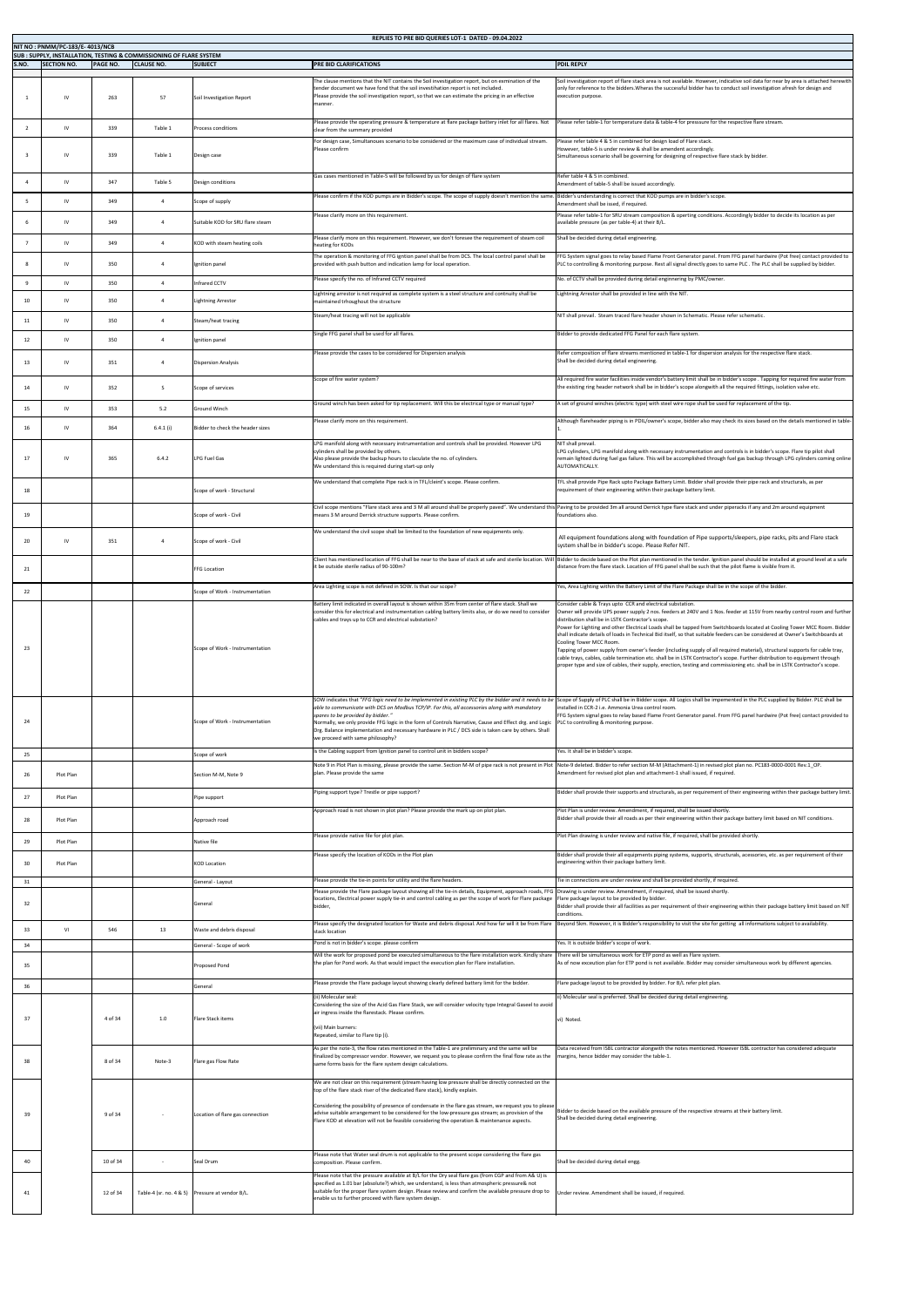| 42       |                                                                                             | 14 of 34             | Table-5        | Fuel Gas continuous flow rate                                | Please note that as per the table-1, fuel gas maximum flow rate is 42,338 kg/hr. However, as per the<br>table-5 continuous flow rate of fuel gas is 52,142 kg/hr. Please confirm the final flow rate.                                                                                                                                                                                                                                                                                          | Please refer table-1. It is 42338 Nm3/hr converted to kg/hr (i.e. 52142 kg/hr) based on the composition provided. Bidder may<br>also check at their end. NIT Conditions shall prevail.                                                                                                                                                                                                                                                                                                                                                                                                                                                                                                                                                                                                                                                                                                                                                                                      |
|----------|---------------------------------------------------------------------------------------------|----------------------|----------------|--------------------------------------------------------------|------------------------------------------------------------------------------------------------------------------------------------------------------------------------------------------------------------------------------------------------------------------------------------------------------------------------------------------------------------------------------------------------------------------------------------------------------------------------------------------------|-----------------------------------------------------------------------------------------------------------------------------------------------------------------------------------------------------------------------------------------------------------------------------------------------------------------------------------------------------------------------------------------------------------------------------------------------------------------------------------------------------------------------------------------------------------------------------------------------------------------------------------------------------------------------------------------------------------------------------------------------------------------------------------------------------------------------------------------------------------------------------------------------------------------------------------------------------------------------------|
| 43       |                                                                                             | 14 of 34             | Table-5        | Ammonia Flare Gas from CGP                                   | Please note that total ammonia flare gas from CGP as per Table-5 is 1,30,776 kg/hr. However, as per<br>table-1 PDC Nor. Flow is 29,073 kg/hr. Please confirm the final flow to be considered.<br>Also, please provide composition, pressure & temperature for the flare gas flow rate of 1,01,703 kg/hr. Regarding, Amendment shall be issued accordingly.                                                                                                                                     | It will be 295273 kg/hr (266200+29073=295273)                                                                                                                                                                                                                                                                                                                                                                                                                                                                                                                                                                                                                                                                                                                                                                                                                                                                                                                               |
| 44       |                                                                                             | 16 of 34             | 4.0            | Acid Gas Riser MOC                                           | We understand to consider Acid Gas Flare Stack Riser & wet acid flare stream header of SS 304 MOC.<br>Please review & confirm.                                                                                                                                                                                                                                                                                                                                                                 | Refer clause-6.3 of sec-VI for MOC of acid gas flare stack riser. Refer Table-1 for MOC of wet acid flare header (SS-316L).                                                                                                                                                                                                                                                                                                                                                                                                                                                                                                                                                                                                                                                                                                                                                                                                                                                 |
| 45       |                                                                                             | 17 of 34             | 4.0            | Molecular Seal                                               | (ii) Molecular seal:<br>Considering the size of the Acid Gas Flare Stack, we will consider velocity type Integral Gaseel to avoid<br>air ingress inside the flarestack. Please confirm.<br>(vii) Main burners:<br>Repeated, similar to Flare tip (i).                                                                                                                                                                                                                                          | ii) Molecular seal is preferred. However bidder to decide as per their best engineering practice.<br>vi) Noted                                                                                                                                                                                                                                                                                                                                                                                                                                                                                                                                                                                                                                                                                                                                                                                                                                                              |
|          |                                                                                             | 17 of 34             | 4.0            | Infrared CCTV                                                | We understand to provide Infrared CCTV camera for monitoring of the Main Flare Flame. Please<br>review & confirm. Also, we request you to please provide the Technical Specification, Datasheet and<br>other specification for the Infrared CCTV Camera for our further consideration.                                                                                                                                                                                                         | IR CCTV camera to be mounted remotely at suitable location for<br>physical flame visibility in the Central Control room of Ammonia Urea Plant. The CCTV camera shall be connected to the<br>existing CCTV network provided by Client. All cables and its accessories upto CCR shall be in Bidder scope. Data sheets and<br>Technical specification shall be submitted by Bidder. The same shall be reviewed and commented by owner/PMC.                                                                                                                                                                                                                                                                                                                                                                                                                                                                                                                                     |
| 47       |                                                                                             | 17 of 34             | 4.0            | <b>Lightning Arrestor</b>                                    | Please note that flare stack made of steel - a good conductor of electricity. Hence, separate lightning<br>arrestor is not required. However, we confirm to provide earthing clits at the flare stack base. Please<br>review & confirm.                                                                                                                                                                                                                                                        | Lightning Arrestor shall be provided in line with the NIT.                                                                                                                                                                                                                                                                                                                                                                                                                                                                                                                                                                                                                                                                                                                                                                                                                                                                                                                  |
| 48       |                                                                                             | 17 of 34             | 4.0            | <b>Steam/Heat Tracing</b>                                    | Please advise the line to be considered for steam/heat tracing. As per the schematic arrangement for<br>flare system package (OSBL), we understand to consider steam tracing for the wet acid flare gas<br>header from CGP, SRU Flare Gas header up to stack base. Please confirm.                                                                                                                                                                                                             | NIT shall prevail. Steam traced flare header shown in Schematic. Please refer schematic.                                                                                                                                                                                                                                                                                                                                                                                                                                                                                                                                                                                                                                                                                                                                                                                                                                                                                    |
| 49       |                                                                                             | 17 of 34             | 4.0(d)         | Alternate Arrangement for pilot ignition                     | As per the Schematic Arrangement for Flare System Package (OSBL), we understand to consider Flame<br>Front Generator (FFG) Panel for the ignition of the pilot burners. Please advise if secondary back-up<br>ignition system is required for pilot light-up.                                                                                                                                                                                                                                  | NIT shall prevail.<br>Please refer clause 6.0 of sec-VI. Secondary back-up ignition system is required for light-up.                                                                                                                                                                                                                                                                                                                                                                                                                                                                                                                                                                                                                                                                                                                                                                                                                                                        |
| 50       | Technical<br>Specification for                                                              | 18 of 34             | 4.0(h)         | No. of K.O. Drums                                            | Please advise exact requirement for the K O drums to be considered for the entire package.                                                                                                                                                                                                                                                                                                                                                                                                     | Refer table-1 for respective flare composition. Based on the composition provided condensate is there, hence K O drums are<br>required                                                                                                                                                                                                                                                                                                                                                                                                                                                                                                                                                                                                                                                                                                                                                                                                                                      |
| 51       | Supply, Installation,<br>Testing &                                                          | 18 of 34             | 4.0 (k)        | Structural painting with chlorinated rubber                  | Please advise detailed painting scheme with specifications.                                                                                                                                                                                                                                                                                                                                                                                                                                    | Kindly ignore the referred clause and refer TS2001 Painting Specification. Amendment shall be issued accordingly.                                                                                                                                                                                                                                                                                                                                                                                                                                                                                                                                                                                                                                                                                                                                                                                                                                                           |
| 52       | Commissioning of<br>Flare System<br>(Document No.:<br>PC183-E-4013-SEC<br>IV)               | 18 of 34             | 4.0(l)         | Dispersion analysis                                          | For the required dispersion analysis, sophisticated software (like PHAST DNV) is required which is, due<br>to its complexity, normally outsourced (done by dedicated agencies). In view of the same, we request<br>to please advise minimum height requirement considering allowable Ground Level Concentration of<br>pollutants/ toxic gases like HCN and preliminary dispersion report to form a common basis for the<br>tendering purpose.                                                  | Under review. Amendment if required shall be issued accordingly.                                                                                                                                                                                                                                                                                                                                                                                                                                                                                                                                                                                                                                                                                                                                                                                                                                                                                                            |
| 53       |                                                                                             | 19 of 34             | 5.0 (q)        | Pumps for Flare KOD                                          | As per this clause, we understand that Flare KOD shall be equipped with pumps with 1 working & 1<br>stand-by philosophy. Pump capacity shall be equivalent to the maximum incoming liquid flow rate.<br>Pump shall be provided with Local Control Panel (LCP) with auto start facility. However, we request<br>you to please provide the Process Datasheet & applicable Technical Specification for Flare KOD pumps<br>for our further consideration.                                          | Pump capacity bidder to decide based on the tabular data mentioned in the tender.<br>Applicable pump is not process pump therefore it may be design with manufacture's standard.                                                                                                                                                                                                                                                                                                                                                                                                                                                                                                                                                                                                                                                                                                                                                                                            |
| 54       |                                                                                             | 19 of 34             | 5.0 $(r)$      | Flaring without support/assist gas                           | Considering the composition of the flare gas as provided in Table-1, assist gas would be required for<br>the specified gas streams for LHV enrichment to sustain combustion, as per the API 521 stipulation.<br>Please review & confirm the availability of the assist/support gas.                                                                                                                                                                                                            | Shall be decided during detail engg. However, requirement of assist gas shall be provided by bidder in their technical bid.                                                                                                                                                                                                                                                                                                                                                                                                                                                                                                                                                                                                                                                                                                                                                                                                                                                 |
| 55       |                                                                                             | 19 of 34             | 5.0 $(s)$      | Expected water quality parameters                            | We are not clear on this requirement, please clarify.<br>Normally such data are unpredictable and cannot be furnished.                                                                                                                                                                                                                                                                                                                                                                         | Waste water pumping system is in bidder's scope.<br>Bidder may provide waste water quality during detail engineering.<br>However, tentative water quality may be furnished by bidder in their bid.                                                                                                                                                                                                                                                                                                                                                                                                                                                                                                                                                                                                                                                                                                                                                                          |
| 56       |                                                                                             | 20 of 34             | 5.1(f)         | Heat Shield at first platform                                | Considering the type of flare supporting structure (i.e. fixed type), heat shield is not applicable /<br>provided as no personnel are allowed to climb the flare stack / remain inside the sterile area during<br>flaring. This may please be noted & confirmed.                                                                                                                                                                                                                               | Bidder to consider as per relevant standard codes & practices.                                                                                                                                                                                                                                                                                                                                                                                                                                                                                                                                                                                                                                                                                                                                                                                                                                                                                                              |
| 57       |                                                                                             | 20 of 34             | 5.1(i)         | Combustion efficiency: Required 99% &<br>calculated          | This stipulation is not applicable considering the present application containing non-combustible and<br>inerts.                                                                                                                                                                                                                                                                                                                                                                               | NIT shall prevail                                                                                                                                                                                                                                                                                                                                                                                                                                                                                                                                                                                                                                                                                                                                                                                                                                                                                                                                                           |
| 58       |                                                                                             | 20 of 34             | 5.2 $(d)$      | <b>Location of FFG Panel</b>                                 | We understand to locate the FFG Panel outside the sterile area considering the presence of operator.<br>Please confirm.                                                                                                                                                                                                                                                                                                                                                                        | Bidder to decide based on the Plot plan mentioned in the tender. Ignition panel should be installed at ground level at a safe                                                                                                                                                                                                                                                                                                                                                                                                                                                                                                                                                                                                                                                                                                                                                                                                                                               |
| 59       |                                                                                             | 21 of 34             | $5.2$ (l)      | Electronic Spark Ignition                                    | Please confirm the scope of High Energy Ignition (HEI) System for the pilot ignition as specified in this<br>clause.<br>We understand to provide Auto/Manual High Energy Ignition (HEI) System with back-up Manual FFG<br>(as specified in the schematic diagram of the flare system) for flare gas streams having greater than 1%<br>H2S. Please review and confirm.                                                                                                                          | distance from the flare stack. Location of FFG panel shall be such that the pilot flame is visible from it.<br>Bidder's query is not clear.<br>NIT shall prevail                                                                                                                                                                                                                                                                                                                                                                                                                                                                                                                                                                                                                                                                                                                                                                                                            |
| 60       |                                                                                             | 21 of 34             | $6.1$ (iii)    | <b>Allowable Radiation</b>                                   | Please provide the locations (distance/height) of the fences of remote flare area & complex buildings<br>from the flare system, where the specified radiation limits need to be reviewed.                                                                                                                                                                                                                                                                                                      | Plot Plan is under review. Amendment, if required, shall be issued shortly.                                                                                                                                                                                                                                                                                                                                                                                                                                                                                                                                                                                                                                                                                                                                                                                                                                                                                                 |
| 61       |                                                                                             | 22 of 34             | 6.3.1          | Flare Tip MOC                                                | Considering the service requirement, Flare tip main shell MOC shall be SS 310; the flare tip inlet flange<br>shall be in SS 316 MOC; please confirm.<br>The nitrogen addition connection for the seal purging is provided at base of the flare stack, which may                                                                                                                                                                                                                                | NIT shall prevail. Bidder to decide MOC as per the composition & design condition of API-537.                                                                                                                                                                                                                                                                                                                                                                                                                                                                                                                                                                                                                                                                                                                                                                                                                                                                               |
| 62<br>63 |                                                                                             | 23 of 34<br>24 of 34 | 6.3.2<br>6.3.3 | Connection for Nitrogen addition<br>Acid Gas Flare Stack MOC | please be noted & confirmed.<br>We understand to consider Acid Gas Flare Stack Riser & wet acid flare stream header of SS 304 MOC.                                                                                                                                                                                                                                                                                                                                                             | Noted.<br>Refer clause-6.3 of sec-VI for MOC of acid gas flare stack riser. Refer Table-1 for MOC of wet acid flare header (SS-316L).                                                                                                                                                                                                                                                                                                                                                                                                                                                                                                                                                                                                                                                                                                                                                                                                                                       |
| 64       |                                                                                             | 24 of 34             | 6.3.4          | Ammonia Flare KO Drum                                        | Please review & confirm.<br>We understand to consider the vertical type knock out drum which will be located at the stack base                                                                                                                                                                                                                                                                                                                                                                 | Shall be finalized during detail engineering.                                                                                                                                                                                                                                                                                                                                                                                                                                                                                                                                                                                                                                                                                                                                                                                                                                                                                                                               |
|          |                                                                                             |                      |                |                                                              | for Ammonia Flare Stack. Please confirm.<br>We are not clear on this requirement (stream having low pressure shall be directly connected on the                                                                                                                                                                                                                                                                                                                                                |                                                                                                                                                                                                                                                                                                                                                                                                                                                                                                                                                                                                                                                                                                                                                                                                                                                                                                                                                                             |
| 65       |                                                                                             | 26 of 34             | 6.3.4          | KO Drum for SRU Flare header                                 | top of the flare stack riser of the dedicated flare stack), kindly explain.<br>Considering the possibility of presence of condensate in the flare gas stream, we request you to please Bidder to decide based on the available pressure of the respective streams at their battery limit.<br>advise suitable arrangement to be considered for the low-pressure gas stream; as provision of the<br>Flare KOD at elevation will not be feasible considering the operation & maintenance aspects. |                                                                                                                                                                                                                                                                                                                                                                                                                                                                                                                                                                                                                                                                                                                                                                                                                                                                                                                                                                             |
| 66       |                                                                                             | 26 of 34             | 6.3.4          | Flare KOD Pumps                                              | As per this clause, we understand that Flare KOD shall be equipped with pumps with 1 working & 1<br>stand-by philosophy. Pump capacity shall be equivalent to the maximum incoming liquid flow rate.<br>Pump shall be provided with Local Control Panel (LCP) with auto start facility. However, we request<br>you to please provide the Process Datasheet & applicable Technical Specification for Flare KOD pumps<br>for our further consideration.                                          | Pump capacity bidder to decide based on the tabular data mentioned in the tender.<br>Applicable pump is not process pump therefore it may be design with manufacture's standard                                                                                                                                                                                                                                                                                                                                                                                                                                                                                                                                                                                                                                                                                                                                                                                             |
| 67       |                                                                                             | 27 of 34             | 6.3.5.1        | <b>IR Camera</b>                                             | As per the clause no. 7.0 of "Contractor Scope of Work – Instrumentation", we understand to provide Quantity of CCTV shall be finalized during detail engineering<br>one no. of IR CCTV Camera for the main flare flame visibility for each flare system. Please confirm.                                                                                                                                                                                                                      |                                                                                                                                                                                                                                                                                                                                                                                                                                                                                                                                                                                                                                                                                                                                                                                                                                                                                                                                                                             |
| 68       |                                                                                             | 28 of 34             | 6.3.5.1        | PLC installation                                             | We understand to consider PLC based Ignition Panel for controlling & monitoring purpose shall be<br>located inside the Central Control Room (CCR-2 A&U Control room). Please provide the tentative<br>distance of Central Control Room from flare area.                                                                                                                                                                                                                                        | Please refer area plot attached with the Tender. However distance shall be tentatively 1500 meter                                                                                                                                                                                                                                                                                                                                                                                                                                                                                                                                                                                                                                                                                                                                                                                                                                                                           |
| 69       |                                                                                             | 3 of 51              |                | Single PLC for Flare Package                                 | We understand to consider single PLC System for all three nos. of FFG Panel offered for each flare<br>system. Please confirm.                                                                                                                                                                                                                                                                                                                                                                  | Noted.                                                                                                                                                                                                                                                                                                                                                                                                                                                                                                                                                                                                                                                                                                                                                                                                                                                                                                                                                                      |
| 70       |                                                                                             | 3 of 51              |                | Drying Unit                                                  | Please note that Drying Unit is not included in our scope. Please confirm.                                                                                                                                                                                                                                                                                                                                                                                                                     | Drying unit is not in bidder scope.                                                                                                                                                                                                                                                                                                                                                                                                                                                                                                                                                                                                                                                                                                                                                                                                                                                                                                                                         |
| 71       |                                                                                             | 4 of 51              |                | Control system Make                                          | We understand to provide the control system for flare package of the same make as existing DCS/ESD. Details shall be provided during detail engineering<br>Please provide the details of existing DCS/ESD control system.                                                                                                                                                                                                                                                                      |                                                                                                                                                                                                                                                                                                                                                                                                                                                                                                                                                                                                                                                                                                                                                                                                                                                                                                                                                                             |
| 72       | Contractor Scope of<br>Work –<br>Instrumentation<br>(Doc. No.: PC183-E-<br>4013-SEC VI-9.0) | 5 of 51              |                | <b>UPS Power supply</b>                                      | We understand that power shall be tapped from owner's Offsite & Utilities Substation & further<br>distribution shall be in LSTK contractor's scope. Please provide the tentative distance of Offsite &<br>Utilities Substation from Flare Area.                                                                                                                                                                                                                                                | Owner will provide UPS power supply 2 nos. feeders at 240V and 1 Nos. feeder at 115V from nearby control room and further<br>distribution shall be in LSTK Contractor's scope.<br>Power for Lighting and other Electrical Loads shall be tapped from Switchboards located at Cooling Tower MCC Room. Bidder<br>shall indicate details of loads in Technical Bid itself, so that suitable feeders can be considered at Owner's Switchboards at<br>Cooling Tower MCC Room.<br>Tapping of power supply from owner's feeder (including supply of all required material), structural supports for cable tray,<br>cable trays, cables, cable termination etc. shall be in LSTK Contractor's scope. Further distribution to equipment through<br>proper type and size of cables, their supply, erection, testing and commissioning etc. shall be in LSTK Contractor's scope.<br>Please refer area plot attached with the Tender. However distance shall be tentatively 1500 meter. |
| 73       |                                                                                             | 11 of 51             | 5.0            | Analyzers & Analyzer System                                  | Please confirm the scope of Analyzer. Also, Please provide the Datasheet & Technical Specification for Scope of Analyser if any shall be worked out by Bidder.<br>the Analyzer.                                                                                                                                                                                                                                                                                                                |                                                                                                                                                                                                                                                                                                                                                                                                                                                                                                                                                                                                                                                                                                                                                                                                                                                                                                                                                                             |
| 74       |                                                                                             | 12 of 51             | 6.0            | SIL Certification for solenoid valve                         | Please note that solenoid valve used in our FFG Panel is of size 1" & SIL 3 certification is not available<br>for the same size. Hence, we confirm to provide SIL 2 certification for the solenoid valve used in FFG<br>Panel. Please confirm.                                                                                                                                                                                                                                                 | Please follow Tender requirement                                                                                                                                                                                                                                                                                                                                                                                                                                                                                                                                                                                                                                                                                                                                                                                                                                                                                                                                            |
| 75       | Contractor Scope of<br>Work –<br>Instrumentation                                            | 16 of 51             | 7.0            | Relief Valve for Pilot Gas System                            | Please note that Relief Valve for pilot gas system is not required in Pilot gas piping as the pilot gas line Noted.<br>outlet is open to atmosphere.                                                                                                                                                                                                                                                                                                                                           |                                                                                                                                                                                                                                                                                                                                                                                                                                                                                                                                                                                                                                                                                                                                                                                                                                                                                                                                                                             |
| 76       | (Doc. No.: PC183-E-<br>4013-SEC VI-9.0)                                                     | 16 of 51             | 7.0            | Flame Arrestor                                               | As per our proprietary design standard for FFG panel, we do not provide flame arrestor in FFG Panel<br>which may please be noted & confirmed.                                                                                                                                                                                                                                                                                                                                                  | Please follow Tender requirement                                                                                                                                                                                                                                                                                                                                                                                                                                                                                                                                                                                                                                                                                                                                                                                                                                                                                                                                            |
| 77       |                                                                                             | 17 of 51             | 7.0            | Common Flame Front Generator                                 | Please note that as per the schematic diagram for flare system package, we understand to provide<br>dedicated FFG Panel for each flare system. Please reconfirm the requirement.                                                                                                                                                                                                                                                                                                               | Bidder to provide dedicated FFG Panel for each flare system.<br>Bidder's understanding is correct.                                                                                                                                                                                                                                                                                                                                                                                                                                                                                                                                                                                                                                                                                                                                                                                                                                                                          |
|          |                                                                                             |                      |                |                                                              | We understand to provide IR type Scanner for the pilot flame monitoring. However, please note that<br>IR scanner can only be installed in either North or South direction due to interference from sun light.                                                                                                                                                                                                                                                                                  | IR type Scanner for all the pilot flame monitoring shall be required.                                                                                                                                                                                                                                                                                                                                                                                                                                                                                                                                                                                                                                                                                                                                                                                                                                                                                                       |
| 78       |                                                                                             | 17 of 51             | 7.0            | <b>IR Scanner</b>                                            | Hence, we request PMC/Owner to confirm the space availability in North/South direction at 100m for<br>the installation of the IR type Scanner. Also, please note that all pilot flame may not available for the<br>monitoring purpose due limitation of IR Scanner as explained above.                                                                                                                                                                                                         |                                                                                                                                                                                                                                                                                                                                                                                                                                                                                                                                                                                                                                                                                                                                                                                                                                                                                                                                                                             |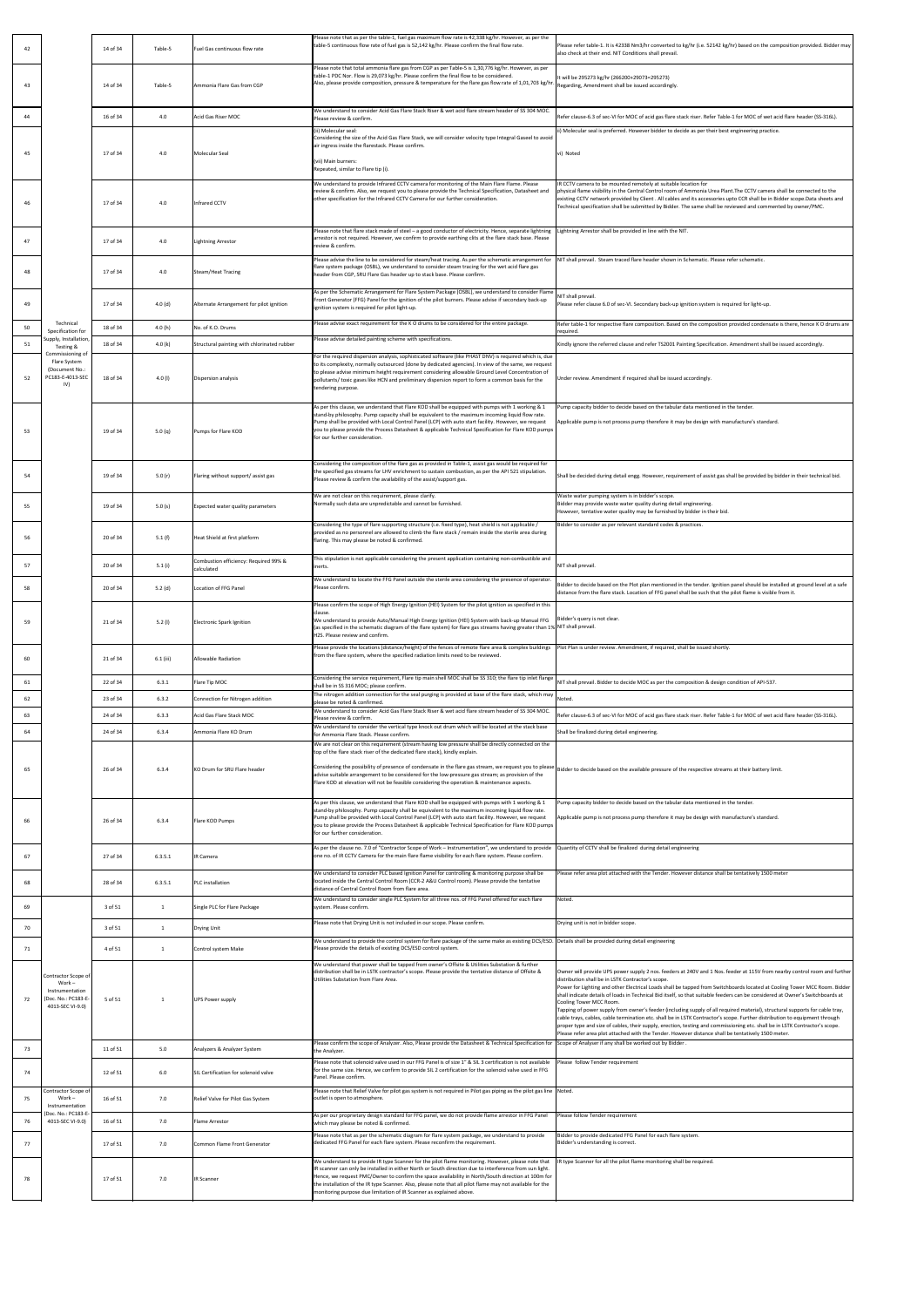| 79         |                                                                     | 17 of 51 | 7.0              | <b>IR CCTV</b>                                                                 | As per the clause no. 7.0 of "Contractor Scope of Work – Instrumentation", we understand to provide   Quantity of CCTV shall be provided during detail engineering<br>one no. of IR CCTV Camera for the main flare flame visibility for each flare system. Please confirm.                                                                                                                                                                                                                                                                                                                                                                                                                                                                                                                                                                                                 |                                                                                                                                                                                                                                                                                                                                  |
|------------|---------------------------------------------------------------------|----------|------------------|--------------------------------------------------------------------------------|----------------------------------------------------------------------------------------------------------------------------------------------------------------------------------------------------------------------------------------------------------------------------------------------------------------------------------------------------------------------------------------------------------------------------------------------------------------------------------------------------------------------------------------------------------------------------------------------------------------------------------------------------------------------------------------------------------------------------------------------------------------------------------------------------------------------------------------------------------------------------|----------------------------------------------------------------------------------------------------------------------------------------------------------------------------------------------------------------------------------------------------------------------------------------------------------------------------------|
| 80         |                                                                     | 17 of 51 | 7.0              | Connection to existing CCTV network                                            | IR CCTV Camera connection.                                                                                                                                                                                                                                                                                                                                                                                                                                                                                                                                                                                                                                                                                                                                                                                                                                                 | Please provide the tentative distance of existing CCTV network to be considered for connection to new Quantity of CCTV and Existing CCTV network for integration shall be provided during detail engineering                                                                                                                     |
| 81         |                                                                     | 30 of 51 | 13               | FAT                                                                            | We confirm to include Dry Spark Test of FFG Ignition Panel at our shop.<br>All the inspection & testing activities shall be as per the approved ITP. Please confirm.                                                                                                                                                                                                                                                                                                                                                                                                                                                                                                                                                                                                                                                                                                       | Noted                                                                                                                                                                                                                                                                                                                            |
| 82         |                                                                     | 30 of 51 | 15               | Annual Maintenance Contract for FFG systems                                    | Considering present tender provisions, this shall be taken up separately.                                                                                                                                                                                                                                                                                                                                                                                                                                                                                                                                                                                                                                                                                                                                                                                                  | AMC shall be provided for FFG system as per commercial contracts.                                                                                                                                                                                                                                                                |
| 83         |                                                                     | 42 of 51 | Annexure-3       | Control System Package                                                         | We understand to provide 1 no. of Operator station as specified in Annexure-3 of "Contractor Scope of $ 1$ no. OS with dual LED monitors and 1 no. OS cum Engineering having the feature of<br>Work - Instrumentation" with 1 no. of extra keyboard to be installed in the same control system.<br>Please review & confirm.                                                                                                                                                                                                                                                                                                                                                                                                                                                                                                                                                | SOE also shall be provided by the bidder.                                                                                                                                                                                                                                                                                        |
| 84         |                                                                     | $--$     |                  | General                                                                        | Please confirm exact quantum for the scope of civil & building work.                                                                                                                                                                                                                                                                                                                                                                                                                                                                                                                                                                                                                                                                                                                                                                                                       | Kindly refer NIT.                                                                                                                                                                                                                                                                                                                |
|            |                                                                     |          |                  |                                                                                | The tender documents do not include any report regarding the terrain, soil or FGL. In view of the<br>same, kindly advise what levels to be considered for our design / estimates purpose.                                                                                                                                                                                                                                                                                                                                                                                                                                                                                                                                                                                                                                                                                  | Soil investigation report of flare stack area is not available. However, recommendation of soil investigation for nearby area is<br>attached herewith only for reference purpose to the bidders. Please note that successful bidder has to conduct soil                                                                          |
| 85         | Construction/                                                       |          |                  | General                                                                        | Please furnish Geo Technical Report for the flare package site.                                                                                                                                                                                                                                                                                                                                                                                                                                                                                                                                                                                                                                                                                                                                                                                                            | investigation afresh for design and execution purpose.                                                                                                                                                                                                                                                                           |
| 86         | erection, Pre-<br>commissioning,<br>commissioning &                 |          |                  | Ground Water Table (GWT)                                                       | Please review & advise the value of Design ground water table to be considered for the foundation<br>design.                                                                                                                                                                                                                                                                                                                                                                                                                                                                                                                                                                                                                                                                                                                                                               | Recommendation of soil investigation for nearby area is attached herewith only for reference purpose to the bidders. Please<br>note that successful bidder has to conduct soil investigation afresh for design and execution purpose.                                                                                            |
| 87         | start up(Doc. No.:<br>PC183-E-4013-SEC VI<br>14.0)                  |          |                  | Reinforcement curtailment                                                      | For Pile coming under tension/axial & compression loads, the reinforcement curtailment shall be<br>permitted below the point of fixity as normal practice, please review & confirm.                                                                                                                                                                                                                                                                                                                                                                                                                                                                                                                                                                                                                                                                                        | As per design requirement and IS codal provisions                                                                                                                                                                                                                                                                                |
|            |                                                                     |          |                  |                                                                                | We understand that the foundation for the flare structure & flare equipment involved on this tender<br>are not actually falling under liquid retaining type & hence no requirement for checking & applying the                                                                                                                                                                                                                                                                                                                                                                                                                                                                                                                                                                                                                                                             | All Design checks shall be as per IS codal provisions and same will be finalized during detail engineering.                                                                                                                                                                                                                      |
| 88         |                                                                     |          |                  | Crack width calculation                                                        | Crack width calculation is truly applicable, kindly review & advise if our understanding is true.<br>Minimum reinforcement placement as per applicable code shall however be strictly followed.                                                                                                                                                                                                                                                                                                                                                                                                                                                                                                                                                                                                                                                                            |                                                                                                                                                                                                                                                                                                                                  |
| 89         | (Doc. No.: PC183-E-<br>4013-SEC VI)                                 | 1 of 2   | 16.2             | Plant Trial Runs (Performance Testing)                                         | Generally, for the flare system, a TRUE Performance & Guarantee Test is not feasible as this requires<br>client to provide the actual flare gas peak flow conditions & all other parameters/ measurement<br>instruments. Generally certain parameters of interest are discussed & mutually agreed with client and<br>only such parameters are then monitored during the actual commissioning at site for the guarantee<br>purpose.<br>We generally include the following:<br>a) Proper functioning of ignition system<br>b) Proper operation of the flare system like stable pilots<br>For the above listed tests, no analytical / measuring instruments are required. However, in case of any<br>measuring instrument requirement, the same shall be provided by Purchaser.<br>The Performance guarantee test shall be conducted within maximum 3 months from the date of | NIT shall prevail<br>Refer clause 5.0 (j) of section VI.                                                                                                                                                                                                                                                                         |
|            |                                                                     |          |                  |                                                                                | commissioning.<br>We understand to consider fire water system aboveground around the flare unit.                                                                                                                                                                                                                                                                                                                                                                                                                                                                                                                                                                                                                                                                                                                                                                           | All required fire water facilities inside vendor's battery limit shall be in bidder's scope. However, tapping for required fire                                                                                                                                                                                                  |
| 90         | Design specification<br>Fire Fighting system<br>(Doc. No.: PC183-E- | 4 of 14  | 4.1              |                                                                                |                                                                                                                                                                                                                                                                                                                                                                                                                                                                                                                                                                                                                                                                                                                                                                                                                                                                            | water from the existing ring header network shall be in bidder's scope alongwith all the required fittings, isolation valve etc.                                                                                                                                                                                                 |
|            | 4013-SEC VI-Annex<br>2.1)                                           |          |                  | Fire water network                                                             |                                                                                                                                                                                                                                                                                                                                                                                                                                                                                                                                                                                                                                                                                                                                                                                                                                                                            |                                                                                                                                                                                                                                                                                                                                  |
|            |                                                                     |          |                  |                                                                                | For structural design calculation, we understand to consider Wind loads will be calculated in<br>accordance with IS 875 Part 3 and the following:<br>• Basic wind speed, Vb = 50 m/sec.                                                                                                                                                                                                                                                                                                                                                                                                                                                                                                                                                                                                                                                                                    |                                                                                                                                                                                                                                                                                                                                  |
| 91         | Design philosophy -                                                 | 10 of 21 | 2.6              | Wind loads for derrick structural design                                       | • Risk Coefficient $(k1) = 1.0$<br>• Terrain factor (k2): As per IS 875 (Part-3) and Terrain category 2<br>• Topography factor (k3): 1.0<br>· Importance factor (k4): 1.0                                                                                                                                                                                                                                                                                                                                                                                                                                                                                                                                                                                                                                                                                                  | Noted. However, it shall be finalized at the time of detail engg. stage.                                                                                                                                                                                                                                                         |
|            | Civil & Structural<br>works<br>(Doc. No.: PC183-E-                  |          |                  |                                                                                | Please review & confirm.<br>Considering the application (flare supporting structure), maximum allowable horizontal deflection of<br>H/200 is referred as commonly used factor for such structures.                                                                                                                                                                                                                                                                                                                                                                                                                                                                                                                                                                                                                                                                         |                                                                                                                                                                                                                                                                                                                                  |
| 92         | 4013-SEC VI-Annex-                                                  | 19 of 21 | 5.5              | Limiting Deflection                                                            | Please review &confirm.                                                                                                                                                                                                                                                                                                                                                                                                                                                                                                                                                                                                                                                                                                                                                                                                                                                    | As per NIT                                                                                                                                                                                                                                                                                                                       |
| 93         |                                                                     |          |                  | Steel grade                                                                    | For the flare derrick structure, we propose to use structure grade materials as below:<br>a) Tubular sections for Main legs up to diameter 4 inch to 14 inch IS 1161 grade YST 310.<br>b) Fabricated tubular section above 14 inch & plates sections from IS 2062 grade E 250 plates.<br>c) Structural shapes (angles/channels etc) IS 2062 grade E 250.<br>Trust the above will be acceptable.                                                                                                                                                                                                                                                                                                                                                                                                                                                                            | It shall be finalized at the time of detail engg. stage.                                                                                                                                                                                                                                                                         |
| 94         |                                                                     |          | Note 1           | LPG Manifold                                                                   | We understand to provide LPG Manifold system as back-up of fuel gas for each Flame Front Generator<br>(FFG) Panel. However, LPG cylinders shall be excluded from our scope. Please confirm.                                                                                                                                                                                                                                                                                                                                                                                                                                                                                                                                                                                                                                                                                | NIT shall prevail<br>LPG cylinders, LPG manifold along with necessary instrumentation and controls is in bidder's scope. Flare tip pilot shall<br>remain lighted during fuel gas failure. This will be accomplished through fuel gas backup through LPG cylinders coming online                                                  |
| 95         | Schematic<br>Arrangement for                                        |          | Note-3           | <b>Drain Connection</b>                                                        | We understand to connect all the drain from the system to single Tie-in point as indicated in "Plot Plan Bidder understanding is correct.<br>of Proposed Integrated Coal Fertiliser & Chemical Complex (Drg. No.: PC183-0000-0001)" at approx                                                                                                                                                                                                                                                                                                                                                                                                                                                                                                                                                                                                                              | AUTOMATICALLY.<br>However, Tie in connections are under review and shall be provided shortly.                                                                                                                                                                                                                                    |
|            | Flare System<br>Package (OSBL)<br>(Drg. No.: PC183-<br>7517-0046)   |          |                  |                                                                                | 35m from flare area. Please confirm.                                                                                                                                                                                                                                                                                                                                                                                                                                                                                                                                                                                                                                                                                                                                                                                                                                       | Please confirm the presence of condensate in the incoming flare gas stream at Vendor's B/L. to decide Compostion of flare streams going to respective flare stacks via respective KODs. Based on the compostion in table-1 and                                                                                                   |
| 96<br>97   |                                                                     |          | Note-7<br>Note-9 | Condensate in Flare Gas incoming line<br>LP Steam tracing for Ammonia Boot Leg | the nos. of flare KO Drum to be provided.<br>We are not clear on this requirement, please clarify.                                                                                                                                                                                                                                                                                                                                                                                                                                                                                                                                                                                                                                                                                                                                                                         | resultant condensate bidder to size the KODs for the respective flare stacks and its pump.<br>Bidder to ask specific requirement. As possibility of liquid Ammonia, if any may be possible, so LP steam tracing shall be                                                                                                         |
| 98         |                                                                     |          | Note-11          | <b>Redundant Power Supply</b>                                                  | Please specify the properties of redundant power supply for FFG panel.                                                                                                                                                                                                                                                                                                                                                                                                                                                                                                                                                                                                                                                                                                                                                                                                     | required.<br>Dual Redundant standby configuration with automatic changeover.<br>• Dual Redundant 110 V AC, 50 Hz                                                                                                                                                                                                                 |
|            | Schematic                                                           |          |                  |                                                                                | Please confirm the nos. of Ultrasonic Flow meter with Transmitter to be provided.<br>Also, please note that basis for selection between Single or Dual path ultrasonic flow meter is not                                                                                                                                                                                                                                                                                                                                                                                                                                                                                                                                                                                                                                                                                   | No. of Ultrasonic Flow meter shall be provided during detail enginnering.<br>Dual path UF shall be considered                                                                                                                                                                                                                    |
| 99         | Arrangement for<br>Flare System<br>Package (OSBL)                   |          | Note-12          | Ultrasonic Flow meter with transmitter                                         | provided. Considering the range of flow, accuracy shall be within 2-5% and repeatability shall be 2%.<br>Linearity is not applicable. Also, No. of Analogue output is not specified for Ultrasonic flow meter.<br>Please review & provide any technical specifications & datasheet of Ultrasonic flow meter.                                                                                                                                                                                                                                                                                                                                                                                                                                                                                                                                                               |                                                                                                                                                                                                                                                                                                                                  |
| 100        | (Drg. No.: PC183-<br>7517-0046)                                     |          | Note-14          | Number of Flare Stack                                                          | We understand to consider three numbers of flare stacks i.e. HP/SYN Gas Flare Stack, Ammonia Flare<br>Stack & Acid Gas Flare Stack in our scope as indicated in schematic diagram. Please confirm.                                                                                                                                                                                                                                                                                                                                                                                                                                                                                                                                                                                                                                                                         | Based on the composition mentioned in table-1, we had envisaged three stacks namely HP/SYN Gas Flare Stack, Ammonia<br>Flare Stack & Acid Gas Flare Stack. However, based on the provided composition bidder may also check and decide the<br>required number of stacks.                                                         |
| 101        | <b>General Query</b>                                                |          |                  | <b>HAZOP Study</b>                                                             | We understand that conducting HAZOP Study is excluded from our scope of work; we will require to<br>participate only. Please confirm.                                                                                                                                                                                                                                                                                                                                                                                                                                                                                                                                                                                                                                                                                                                                      | HAZOP study is in package vendor's scope.                                                                                                                                                                                                                                                                                        |
| 102<br>103 |                                                                     |          |                  | Tempurge System<br><b>KOD</b> location                                         | Kindly confirm Tempurge system line location on Nitrogen header or any other location.<br>If we have to prepared layout as per OISD 118 then please confirm the KOD location.                                                                                                                                                                                                                                                                                                                                                                                                                                                                                                                                                                                                                                                                                              | NIT shall be prevailed. Refer section 2.1 (page 5) alongwith Schematic cum P&ID<br>As per bidder's engineering within their package battery limit.                                                                                                                                                                               |
| 104        |                                                                     |          |                  | FFG location                                                                   | Please confirm the location of FFG Ignition system in the plot plan.                                                                                                                                                                                                                                                                                                                                                                                                                                                                                                                                                                                                                                                                                                                                                                                                       | As per bidder's engineering within their package battery limit.                                                                                                                                                                                                                                                                  |
| 105        |                                                                     |          |                  | Pressure drop                                                                  | Kindly confirm the allowable pressure drop for Dry acid flare gas, Ammonia flare stack & HP/Syn gas<br>flare stack.                                                                                                                                                                                                                                                                                                                                                                                                                                                                                                                                                                                                                                                                                                                                                        | Refer table-4 of sec-VI of the NIT for available pressure at vendor's battery lilmit. Accordingly, vendor to decide the pressure<br>drop for respective flare stacks.                                                                                                                                                            |
| 106        |                                                                     |          |                  | KOD condensate percentage                                                      | kindly confirm the KOD condensate percentage according to that we will design the KOD & its pump.                                                                                                                                                                                                                                                                                                                                                                                                                                                                                                                                                                                                                                                                                                                                                                          | Compostion of flare streams going to respective flare stacks via respective KODs. Based on the compostion mentioned in<br>table-1 & resulting condensate bidder to size the KODs for the respective flare stacks and its pump.                                                                                                   |
| 107        |                                                                     |          |                  | Process Tie in Point                                                           | Kindly provide us the exact location of process, utilities tie in points in the plot plan. According to PID &<br>layout all tie points is at 100 meter kindly check & confirm (Drawing no - PC183-0000-0001)                                                                                                                                                                                                                                                                                                                                                                                                                                                                                                                                                                                                                                                               | Battery limit is marked in plot plan, which is 35m from the flare centre line as marked.                                                                                                                                                                                                                                         |
| 108        |                                                                     |          |                  | Derrick structure                                                              | kindly confirm the Derrick structure is triangular or Rectangular.                                                                                                                                                                                                                                                                                                                                                                                                                                                                                                                                                                                                                                                                                                                                                                                                         | Shall be decided during detail engg. However, rectangular shall be preferred.                                                                                                                                                                                                                                                    |
| 109        |                                                                     |          |                  | Preliminary data                                                               | According to document no PC 183 - E-4013-SECTION VI Table 5 page number 14 of 34 note 2 it is<br>mentioned data provided in table is preliminary may be change based on the inputs received ISBL<br>contractor & shall be confirmed during detail engineering if in detail engineering flow rate chnge then<br>flare system sizes also change please check & confirm.                                                                                                                                                                                                                                                                                                                                                                                                                                                                                                      | Data received from ISBL contractor alongwith the notes mentioned. However ISBL contractor has considered adequate<br>margins, hence bidder may consider mentioned tables.<br>Amendment if required shall be issed, accordingly.                                                                                                  |
| 110        |                                                                     |          |                  | Dispersion analysis & study report of emission                                 | According to document no PC 183 - E-4013-SECTION VI page number 351 of 1215 supplier has to<br>provide dispersion analysis & study report of emission please confirm it is for all gases or specific ?                                                                                                                                                                                                                                                                                                                                                                                                                                                                                                                                                                                                                                                                     | Specially for HCN laden & sour gases. However, bidder has to perform it for all required flare emissions for the respective<br>flare stacks to meet the CPCB norms.                                                                                                                                                              |
| 111        |                                                                     |          |                  | Flare tip                                                                      | According to document no PC 183 - E-4013-SECTION VI page number 353 of 1215 it is clarly mentioned<br>tip size more than 900 mm diameter shall have molecular seal fitted up stream of the tip please<br>explain.                                                                                                                                                                                                                                                                                                                                                                                                                                                                                                                                                                                                                                                          | NIT shall prevail                                                                                                                                                                                                                                                                                                                |
| 112        |                                                                     |          |                  | Radiation                                                                      | Radiation to be limited to 5424BTU/FT2/hr at a stack base & 1200 btu/hr/ft2/hr above 10 meter<br>ground level. Kindly confirm.                                                                                                                                                                                                                                                                                                                                                                                                                                                                                                                                                                                                                                                                                                                                             | Refer clause 6.0 of sec-VI of the NIT.                                                                                                                                                                                                                                                                                           |
| 113        |                                                                     |          |                  | Radiation calculation                                                          | The radiation calculation shall be performed considering wind velocity of 10 m/s, tau as 1 and f-factor<br>as 0.1. Kindly confirm                                                                                                                                                                                                                                                                                                                                                                                                                                                                                                                                                                                                                                                                                                                                          | NIT shall prevail                                                                                                                                                                                                                                                                                                                |
| 114        |                                                                     |          |                  | Flare header, utility piping elevation                                         | Kindly confirm the flare header and utility piping elevation.                                                                                                                                                                                                                                                                                                                                                                                                                                                                                                                                                                                                                                                                                                                                                                                                              | Refer section M-M. (Attachement-1)however sequencing and elevation may change during detail engineering.                                                                                                                                                                                                                         |
| 115        |                                                                     |          |                  | CIVIL scope                                                                    | Civil scope of land development in flare area like. Tree cutting, leveling etc is in supplier scope or client<br>scope.                                                                                                                                                                                                                                                                                                                                                                                                                                                                                                                                                                                                                                                                                                                                                    | Kindly refer NIT. Fairly Graded land shall be provided to the CONTRACTOR. However, micro-grading up to approx. 300 mm /<br>as required shall be done by the bidders in their respective areas. Layout of Balance Land development Plan of plant area<br>showing various graded levels is attached with the Tender for reference. |
| 116        |                                                                     |          |                  | <b>LTCS &amp; KCS Material</b>                                                 | Kindly confirm the LTCS & KCS Material grade.<br>According to document no PC 183 - E-4013-SECTION VI page number 1120 of 1215For Pressure vessel                                                                                                                                                                                                                                                                                                                                                                                                                                                                                                                                                                                                                                                                                                                           | As per Bidders engineering based on NIT conditions.                                                                                                                                                                                                                                                                              |
| 117        |                                                                     |          |                  | <b>KOD</b> material                                                            | design the material given as SA 516 GR.60, instead of that can we proceed with SA 516 gr.70, please<br>confirm.                                                                                                                                                                                                                                                                                                                                                                                                                                                                                                                                                                                                                                                                                                                                                            | NIT shall prevail                                                                                                                                                                                                                                                                                                                |
| 118        |                                                                     |          |                  | FFG skid Ignition & contineous piping                                          | All interconnecting piping between FFG skid & pilots are considered as SA 106 GR.B, please confirm.                                                                                                                                                                                                                                                                                                                                                                                                                                                                                                                                                                                                                                                                                                                                                                        | Bidder shall provide their all facilities as per requirement of their engineering within their package battery limit based on NIT<br>conditions.                                                                                                                                                                                 |
| 119<br>120 |                                                                     |          |                  | Type of iginition system<br><b>SRU KOD scope</b>                               | Please confirm the type of ignition system.(Manual/Auto).<br>The SRU flare KOD scope & MOC please confirm.                                                                                                                                                                                                                                                                                                                                                                                                                                                                                                                                                                                                                                                                                                                                                                 | Bidder's query is not clear, please elaborate.<br>NIT shall prevail                                                                                                                                                                                                                                                              |